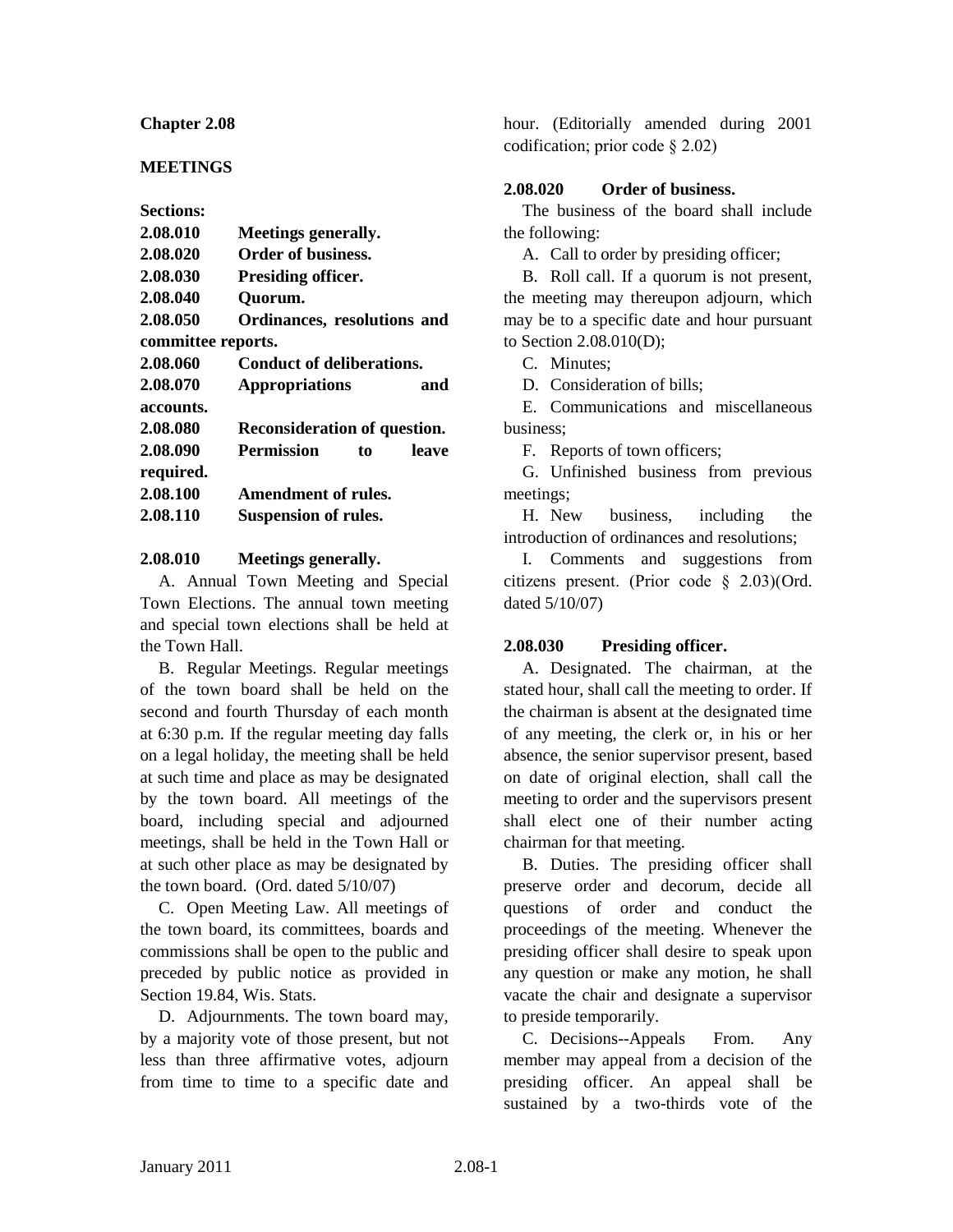members excluding the presiding officer. (Prior code § 2.04)

## **2.08.040 Quorum.**

A majority of the members of the town board shall constitute a quorum. (Prior code § 2.05)

# **2.08.050 Ordinances, resolutions and committee reports.**

All ordinances, resolutions, communications and other matters submitted to the town board shall be read by title and author and referred to the appropriate committee by the chairman. The clerk shall read and record each such reference by title. Any supervisor may require the reading in full of any matter at any time it is before the board. Previous notice of each committee meeting shall be filed with the clerk and each meeting shall be open to the public. Any committee may require any town officer to confer with it and supply information needed in connection with any matter pending before the committee. (Prior code § 2.06) (Ord. dated 5/10/07)

#### **2.08.060 Conduct of deliberations.**

Deliberations of the town board shall be conducted in the following manner:

A. No supervisor shall address the board until he has been recognized by the presiding officer. He shall then address himself to the chairman and confine his remarks to the question under discussion and avoid all personalities.

B. When two or more members simultaneously seek recognition, the presiding officer shall name the member who is to speak first.

C. No motion shall be discussed or acted upon until it has been seconded unless the rules permit one supervisor to initiate action. No motion shall be withdrawn without the consent of the person making the same and the person seconding it.

D When a question is under discussion, no action shall be in order except the following motions, which shall have precedence in the order listed:

- 1. To adjourn;
- 2. To lay on the table;
- 3. To move the previous question;
- 4. To postpone to a certain day;
- 5. To refer to a committee;
- 6. To amend; or
- 7. To postpone indefinitely.

E. Any supervisor may demand an aye and nay vote on any matter, and such vote shall be entered in the proceedings. A majority vote of all members of the board in favor of any proposed ordinance, resolution or appointment shall be necessary for passage or approval unless a larger number is required by statute. Except as otherwise provided by these rules, a majority vote of those present shall prevail in other cases.

F. A motion to adjourn shall always be in order and a motion to adjourn, to lay on the table and a call for the previous question shall be decided without debate. (Prior code § 2.07)(Ord. dated 5/10/07)

# **2.08.070 Appropriations and accounts.**

All ordinances or resolutions appropriating money, or creating any charge against the town other than the payment of claims for purchases or work previously authorized by the board, shall only be acted upon by the board at the next regular meeting. This provision may be suspended by affirmative action by two-thirds of all members of the board. A roll call vote shall be taken and recorded on all appropriations. (Prior code § 2.08)

# **2.08.080 Reconsideration of question.**

Any member voting with the majority may move for a reconsideration of the vote